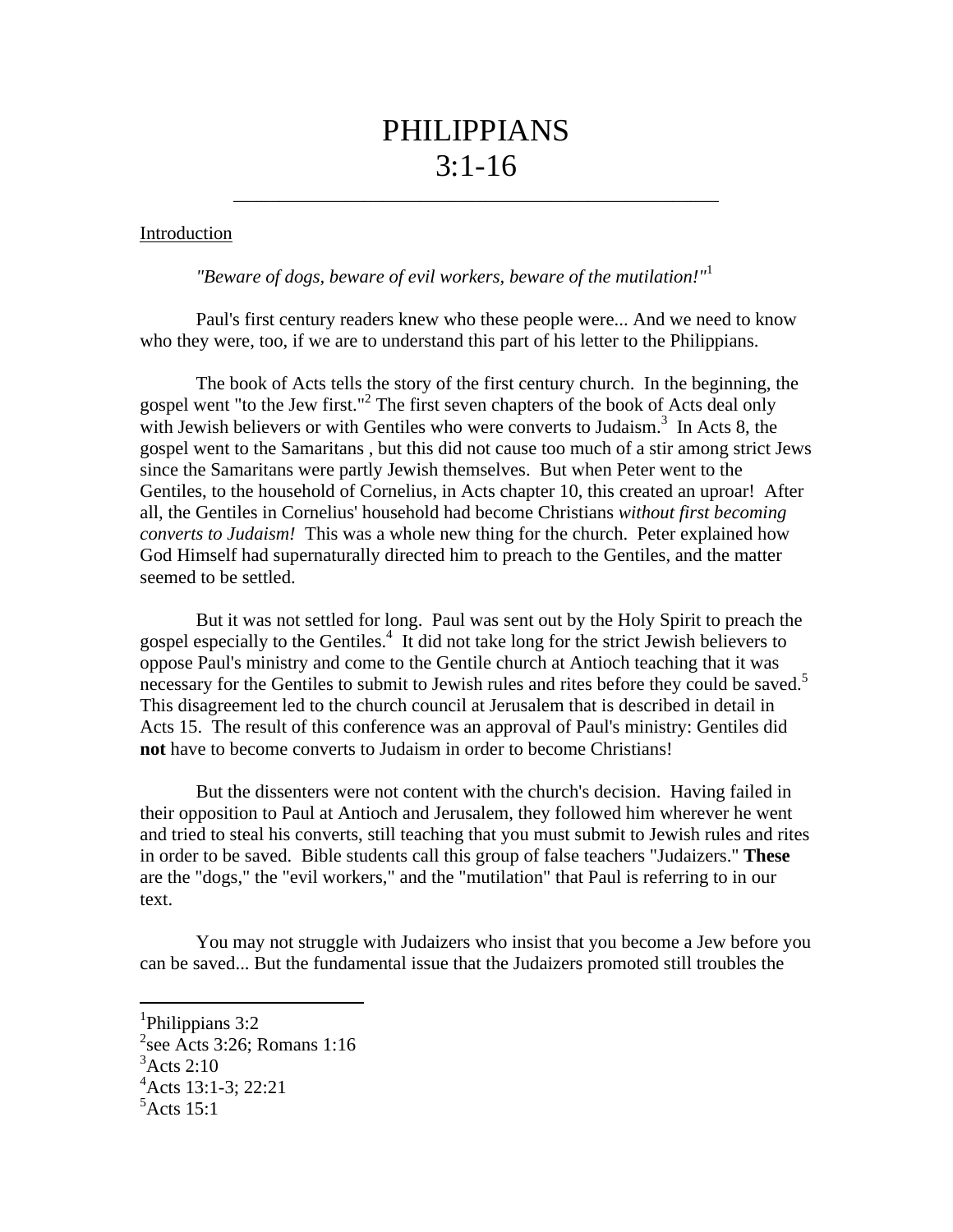church today. They believed that you could attain a right standing with God by your works. They believed that righteousness came through your self-effort to keep certain rules and rites.

There are many groups that teach righteousness by works today: Mormons, Jehovah's Witnesses, and other cults are works-oriented. Even within the church there are those groups and individuals who see certain works as being necessary to your salvation. There are those who, for example, teach that you cannot be saved unless or until you are baptized.

What do we say to all those who add works to the grace of God in salvation? We say what Paul said in these verses, especially at the end of verse 3 where he said, "have no confidence in the flesh." By "flesh" Paul means your personal works which seek to attain salvation. Don't think that works can or will save you. They won't; they can't.

Rather than having confidence in your flesh, Paul talked about the confidence of faith, especially in verse 9 where he said,

Philippians 3:9 and be found in Him, not having [your] own righteousness, which is from the law, but that which is through faith in Christ, the righteousness which is from God by faith;

Salvation is not by your *attainment*, but by Christ's *atonement*. We'll take a look at two things this morning:

> #1 You Can't Make Spiritual Gains Through Confidence In Your Flesh

#2 You Can Make Spiritual Gains Through The Confidence Of Faith

#1 You Can't Make Spiritual Gains Through Confidence In Your Flesh (v1-7)

Paul has been much maligned by Bible teachers for the first word of chapter 3. He says "finally," as if he's going to close the letter, then goes on for two more chapters! The word means *as for the rest* and is simply an indicator that he is changing his subject and is about to talk about the "rest" of the issues on his heart.

Philippians 3:1 Finally, my brethren, rejoice in the Lord. For me to write the same things to you is not tedious, but for you it is safe.

Paul never passed up an opportunity to exhort believers to "rejoice in the Lord." The sovereignty of God impacted his life in such a profound way that he could rejoice in any and all circumstances.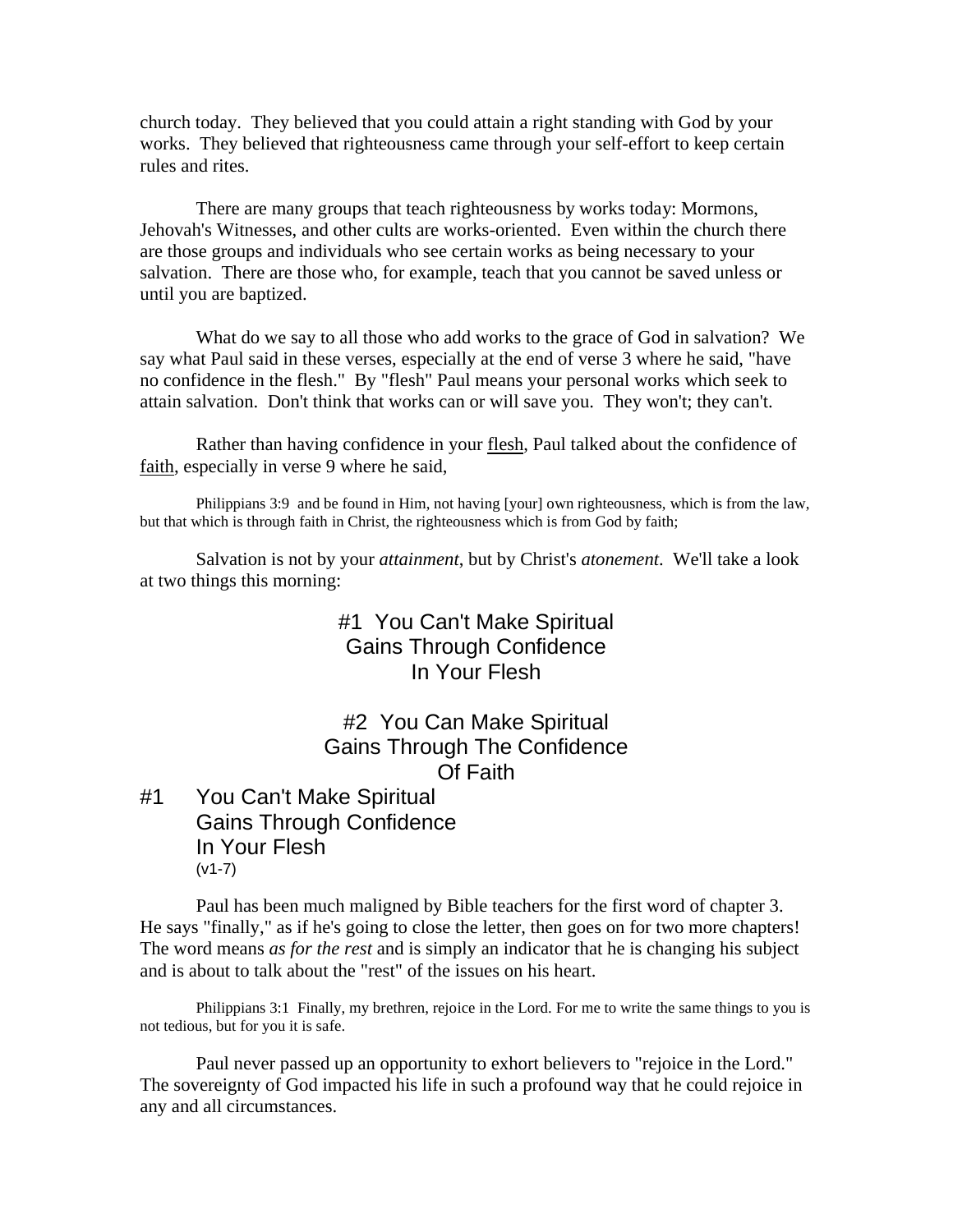The apostles taught by repetition. Paul was writing "the same things; that is, things he had already told them, either in person or by other correspondence. Peter, in 2 Peter 1:12-13, wrote,

2 Peter 1:12 For this reason I will not be negligent to remind you always of these things, though you know and are established in the present truth.

2 Peter 1:13 Yes, I think it is right, as long as I am in this tent, to stir you up by reminding you,

Especially those who are well taught - those who "know and are established" need constant reminding in order to be stirred-up.

Philippians 3:2 Beware of dogs, beware of evil workers, beware of the mutilation!

"Dogs" are the scavenger variety that feed on waste and garbage. Jews sometimes referred to unbelieving Gentiles as dogs; here Paul refers to the Judaizers as dogs!

"Evil workers" is a kind of play on words. These Judaizers promoted good works, but good works added to grace have the effect of being evil since they lead men astray of the truth.

"Mutilation" is the translation of "concision," a pun on the word "circumcision." These Judaizers taught that you must be circumcised to be saved. But Paul taught that circumcision was nothing more than a fleshly procedure - a mutilation.

Philippians 3:3 For we are the circumcision, who worship God in the Spirit, rejoice in Christ Jesus, and have no confidence in the flesh,

Circumcision is nothing more than an outward sign of inward faith. Now that Christ has come, and we have the Spirit indwelling us, it is an unnecessary ritual.

Philippians 3:4 though I also might have confidence in the flesh. If anyone else thinks he may have confidence in the flesh, I more so:

Rites and rituals cannot save. Using himself as the prime example, in verses 5 and 6 Paul discusses the futility of confidence in the flesh.

=Confidence in a rite is futile: Philippians 3:5 circumcised the eighth day...

Paul was not a late convert to Judaism. He had been circumcised on the eighth day according to the Law. Yet he put no confidence in it.

It should be obvious that **no** external rite can save you...

=Confidence in your race is futile: Philippians 3:5 ...of the stock of Israel, of the tribe of Benjamin, a Hebrew of the Hebrews...

Paul had a superlative background as a Jew, both by birth and education.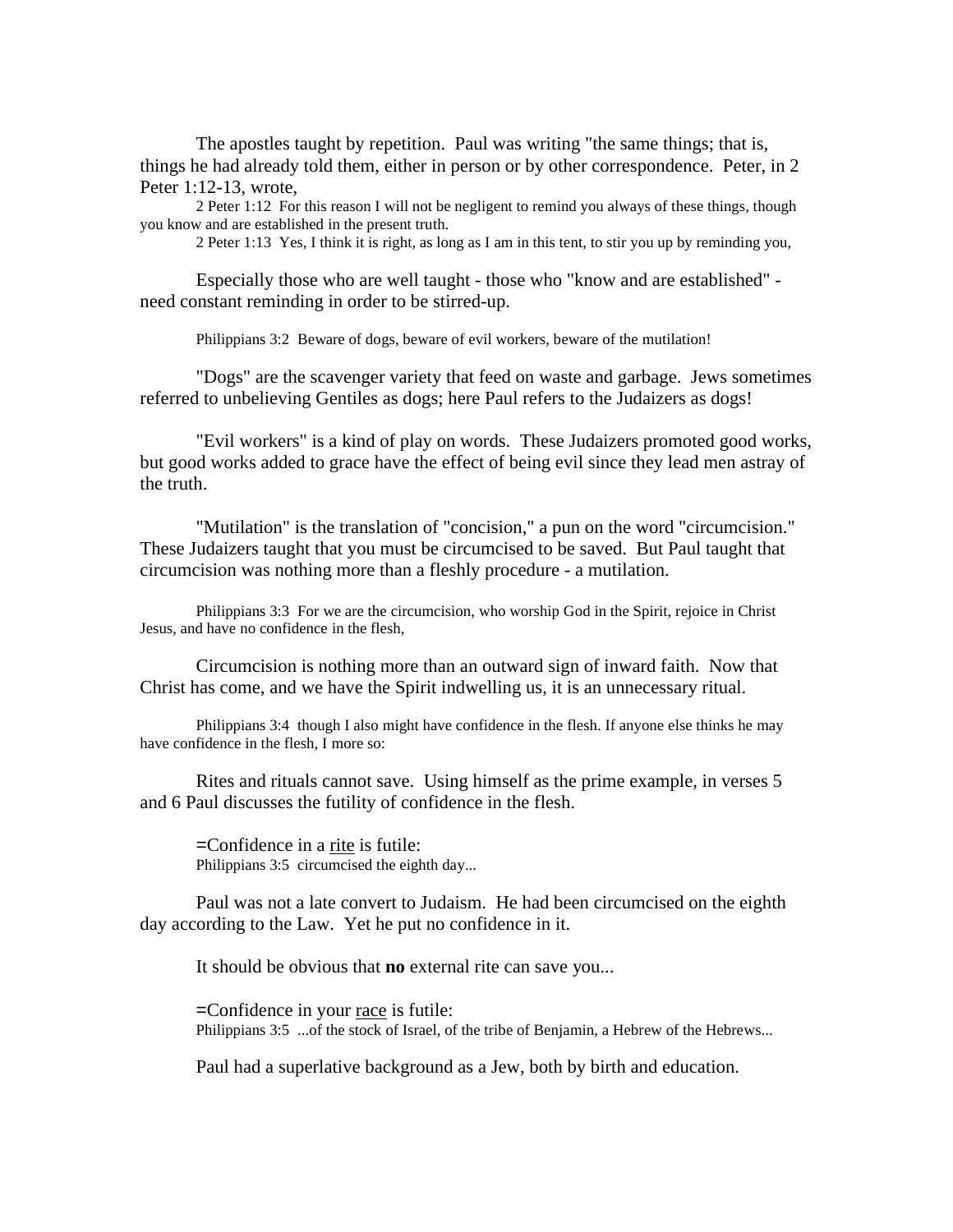It should be obvious that **no** physical descent can save you...

=Confidence in religion is futile: Philippians 3:5 ...concerning the law, a Pharisee;

Pharisees not only endeavored to keep the Mosaic Law, they also held to the traditions surrounding it.

Paul had enough religion to keep him out of trouble, but no righteousness to get into heaven. It was not bad things that kept him away from salvation in Jesus; it was good things!

It should be obvious that **no** religion cannot save you...

=Confidence in your record is futile: Philippians 3:6 concerning zeal, persecuting the church... Paul's record was unequaled by any of his peers. The Judaizers who were persecuting him couldn't hold a candle to the way he himself had persecuted Christians.

It should be obvious that your record cannot save you...

=Confidence in your own righteousness is futile: Philippians 3:6 ...concerning the righteousness which is in the law, blameless.

Paul had been more faithful in keeping the finer points of the law than even the Judaizers. It only led him to declare, in Romans 7, "O wretched man that I am." The law only condemned him.

It should be obvious that your own righteousness cannot save you...

 Confidence in the flesh - in rites, race, religion, record, and your own righteousness - cannot save you. Paul learned that on the road to Damascus when he met Jesus.

Philippians 3:7 But what things were gain to me, these I have counted loss for Christ.

Confidence in the flesh was, and is, an obstacle to meeting Jesus and being saved by grace through faith alone. That's why Paul refers to confidence in the flesh as "loss" it held him back from the true experience of the saving grace of God.

+You can't make spiritual gains through confidence in your flesh!

#2 You Can Make Spiritual Gains Through The Confidence Of Faith  $(v8-16)$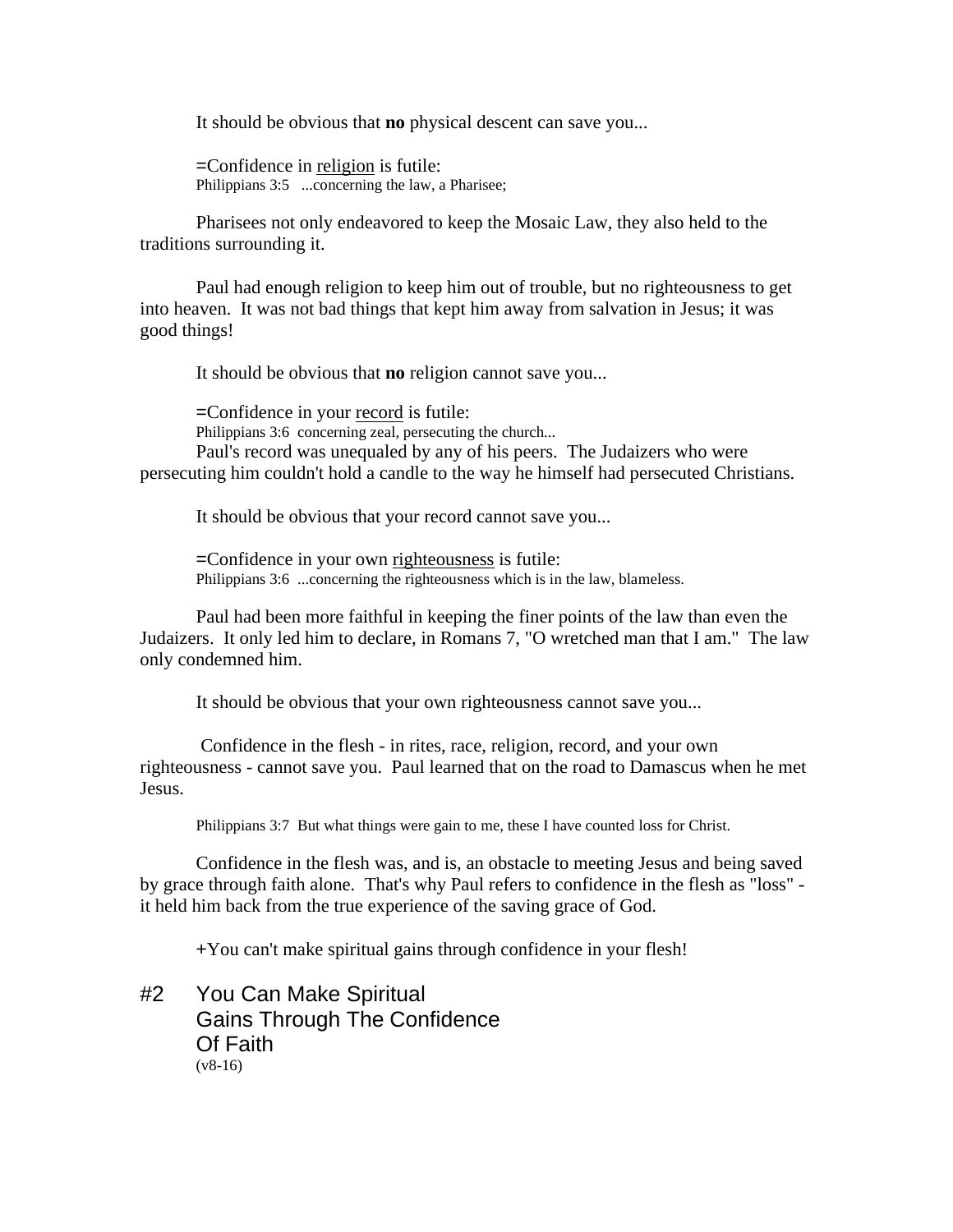In contrast to the flesh, Paul looks at faith as the principle for living out the Christian life.

=The confidence of faith is regeneration:

Philippians 3:8 Yet indeed I also count all things loss for the excellence of the knowledge of Christ Jesus my Lord, for whom I have suffered the loss of all things, and count them as rubbish, that I may gain Christ

The "knowledge of Christ Jesus my Lord" is the experience of being saved by grace through faith. It is personal faith in the risen Savior. Everything else - that is, everything and anything of works and flesh - is "rubbish." Some of your Bibles have the word "dung."

=The confidence of faith is righteousness:

Philippians 3:9 and be found in Him, not having my own righteousness, which is from the law, but that which is through faith in Christ, the righteousness which is from God by faith;

All your very best efforts at righteousness fall short of perfection. Jesus died for your sin to give you His perfect righteousness. A right standing with God is yours by faith in Jesus.

=The confidence of faith is resurrection:

Philippians 3:10 that I may know Him and the power of His resurrection, and the fellowship of His sufferings, being conformed to His death,

Philippians 3:11 if, by any means, I may attain to the resurrection from the dead.

Jesus suffered, died, and was resurrected. Paul speaks of knowing resurrection power and suffering and dying. The order is reversed to describe your experience as a believer. You are regenerated and declared righteous; then the power of the resurrection allows you to share in the fellowship and sufferings of Jesus, dying to yourself and living to God.

There is room for growth and maturity in your Christian walk, and that is what Paul is describing in the remaining verses. Growth and maturity do not and cannot come from confidence in the flesh. It comes from experiencing the power of Jesus Christ's resurrection in your everyday living.

It is this experiencing of the power of God in your life that Paul is talking about in verse 11 where he desires to "attain to the resurrection from the dead." He's not talking about his future resurrection; he's talking about the ongoing results of the resurrection of Jesus in his life *right now.* He's talking about experiencing the power that raised Jesus from the dead giving him victory over sin and producing growth and maturity in his life.

=The confidence of faith is reaching:

Philippians 3:12 Not that I have already attained, or am already perfected; but I press on, that I may lay hold of that for which Christ Jesus has also laid hold of me.

Philippians 3:13 Brethren, I do not count myself to have apprehended; but one thing I do, forgetting those things which are behind and reaching forward to those things which are ahead,

Philippians 3:14 I press toward the goal for the prize of the upward call of God in Christ Jesus.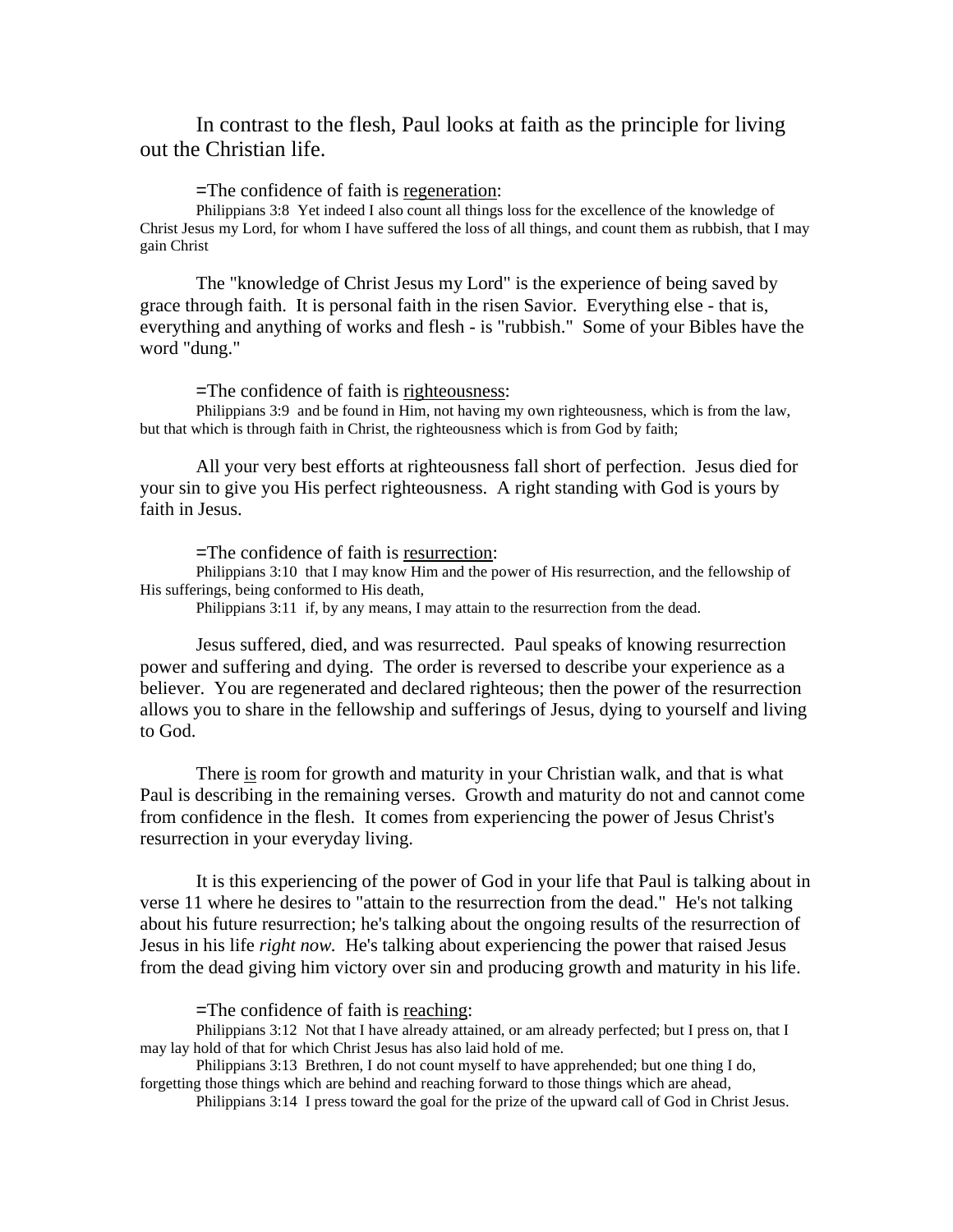Paul talked about victory, about experiencing the power of the resurrection. But he knows that absolute perfection, such as exists in heaven, is never achieved in this life. There is the possibility of growth, maturity, and the satisfaction of serving the Lord acceptably. This reaching forward, pressing on, is what verses 12 through 14 are about.

John Walvoord paraphrases these verses, saying,

"I did not attain perfection by a single act in the past and still am not perfect, but it is a continual exercise of my life to pursue perfection... [to further and fulfill] God's purpose in my life."<sup>6</sup>

There are two extremes in the Christian life:

ˆOn the one hand, discontent with your growth can bring discouragement and resignation to spiritual defeat.

‰On the other hand, overestimating your spiritual growth can lead to complacency.

The proper attitude is to keep on reaching forward, making spiritual progress. A key is "forgetting those things which are behind," both your failures *and* your successes. Whether you failed or succeeded yesterday, today you need to reach forward toward growth and maturity, relying on the resurrection power of Jesus.

Philippians 3:15 Therefore let us, as many as are mature, have this mind; and if in anything you think otherwise, God will reveal even this to you.

Philippians 3:16 Nevertheless, to the degree that we have already attained, let us walk by the same rule, let us be of the same mind.

A mature believer must agree with Paul. Anyone who disagrees is wrong, and God will show you as you consider the apostle's words.

A maturing believer has made progress, reaching forward, and will continue on the same path.

+By faith you are regenerated and declared righteous. By faith you experience the power of the resurrection in your daily life to go on reaching towards maturity until you see Jesus in heaven.

## Conclusion

You can't be perfect in this life, but you will be in heaven. You can make progress.

l

<sup>6</sup> *Philippians,* p. 90.